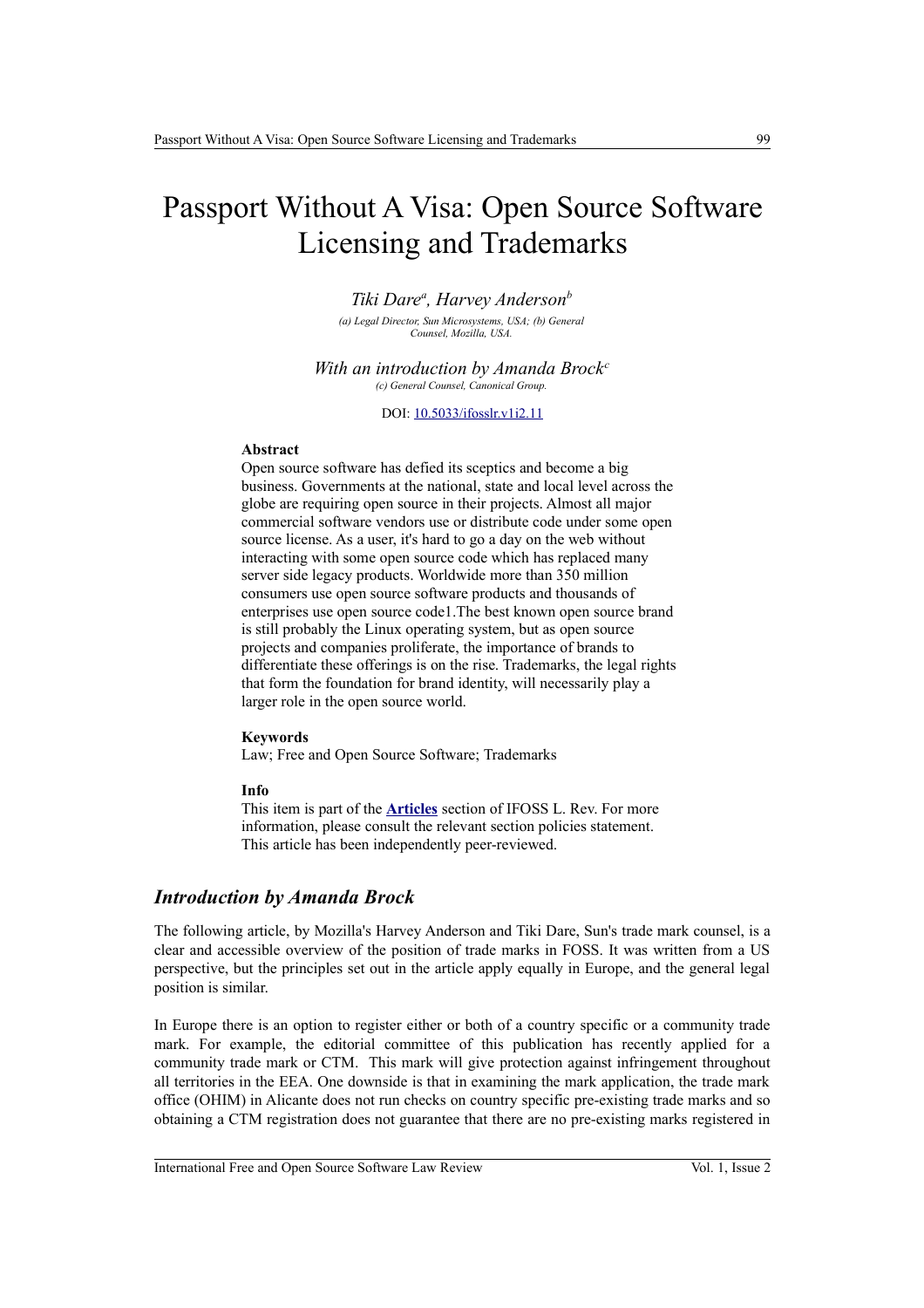a country's domestic trade mark registry. This means that during the process of registration, the mark will be registered even though there are conflicting national marks, unless the owner of the conflicting mark notices that an application has been made<sup>[1](#page-1-0)</sup>. There is also the potential for owners of conflicting marks to challenge the mark in a territory for a period after registration, which is why applicants are generally advised to undertake a search themselves prior to applying for the mark.

A European (or domestic) mark can be the launchpad for an international registration under the Madrid Protocol, which allows a European or domestic application as the starting point for an application for marks in the other signatory countries. Marks are granted in specific classes, each class relating to a kind of usage, for example class 9 (which includes computers and related hardware, firmware and software) and class 42 (which includes computer-related related services), and are granted for renewable 10 year periods.

There is a degree of harmonisation of trade mark law in Europe. Although both registered and unregistered marks may be protected (unregistered marks to a lesser degree), harmonisation applies mainly to registered trade marks, with individual territories applying differing domestic law to unregistered marks.

Usage of trade marks must, as the article explains, be consistent - and this requirement exists in the UK and Europe as well as in the US. The rather amusing Penguin biscuit cases<sup>[2](#page-1-1)</sup> were a great example of this. At the time, the Penguin chocolate biscuit was well-known in the UK. Each biscuit was packaged in a wrapper decorated with a lighthearted image of a penguin. When a supermarket brought out a copycat "Puffin" biscuit, the Penguin manufacturers felt that they had a case for trade mark infringement and passing off. However, Penguin's claim suffered when it was discovered that the marks which Penguin had registered, which included a number of illustrations for use on the biscuits, had not been used for some time and that the images which had been used were not in line with the registrations. The Penguin ultimately won its claim for unregistered trade mark infringement against the Puffin (but lost in its registered trade mark claim).

Anderson and Dare's article suggests a split in branding between enterprise and community versions of open source projects. However, marks in brands with a strong community contribution may not necessarily split in this way. Ubuntu, the operating system distributed by Canonical, does not have differentiated enterprise/community versions for important philosophical reasons. This stands in contrast to the dual-branded distributions, like Red Hat<sup>[3](#page-1-2)</sup> and its community version Fedora<sup>[4](#page-1-3)</sup>. This is easily resolved, in Canonical's case, by the brand allowing a non-commercial use of the protected mark by the community, and by making a clear distinction in the brand's trade mark policy between the freely licensed not-for-profit or non-commercial usage which is granted for free in a general licence to the community (subject to compliance of the non-commercial user with the trade mark policy) and commercial usage. Commercial usage may not only be subject to the rules of a trade mark policy, but also subject to the terms of a commercial licence available at the brand owner's discretion. In other words, there is no guarantee that the trade mark owner will grant a commercial licence to the trade mark.

For useful information on trade marks registrations in Europe or to check if a trade mark registration exists in Europe, see the OHIM web site<sup>[5](#page-1-4)</sup>.

<span id="page-1-0"></span><sup>1</sup> Though commercial 'watch' services which will monitor potentially-conflicting marks do exist

<span id="page-1-1"></span><sup>2</sup> United Biscuits (UK) Limited v Asda Stores Limited (Chancery Division, 18th March, 1997) Robert Walker J

<span id="page-1-2"></span><sup>3</sup> See Red Hat,<http://www.redhat.com/>

<span id="page-1-3"></span><sup>4</sup> See Fedora Project,<http://fedoraproject.org/>

<span id="page-1-4"></span><sup>5</sup><http://oami.europa.eu/>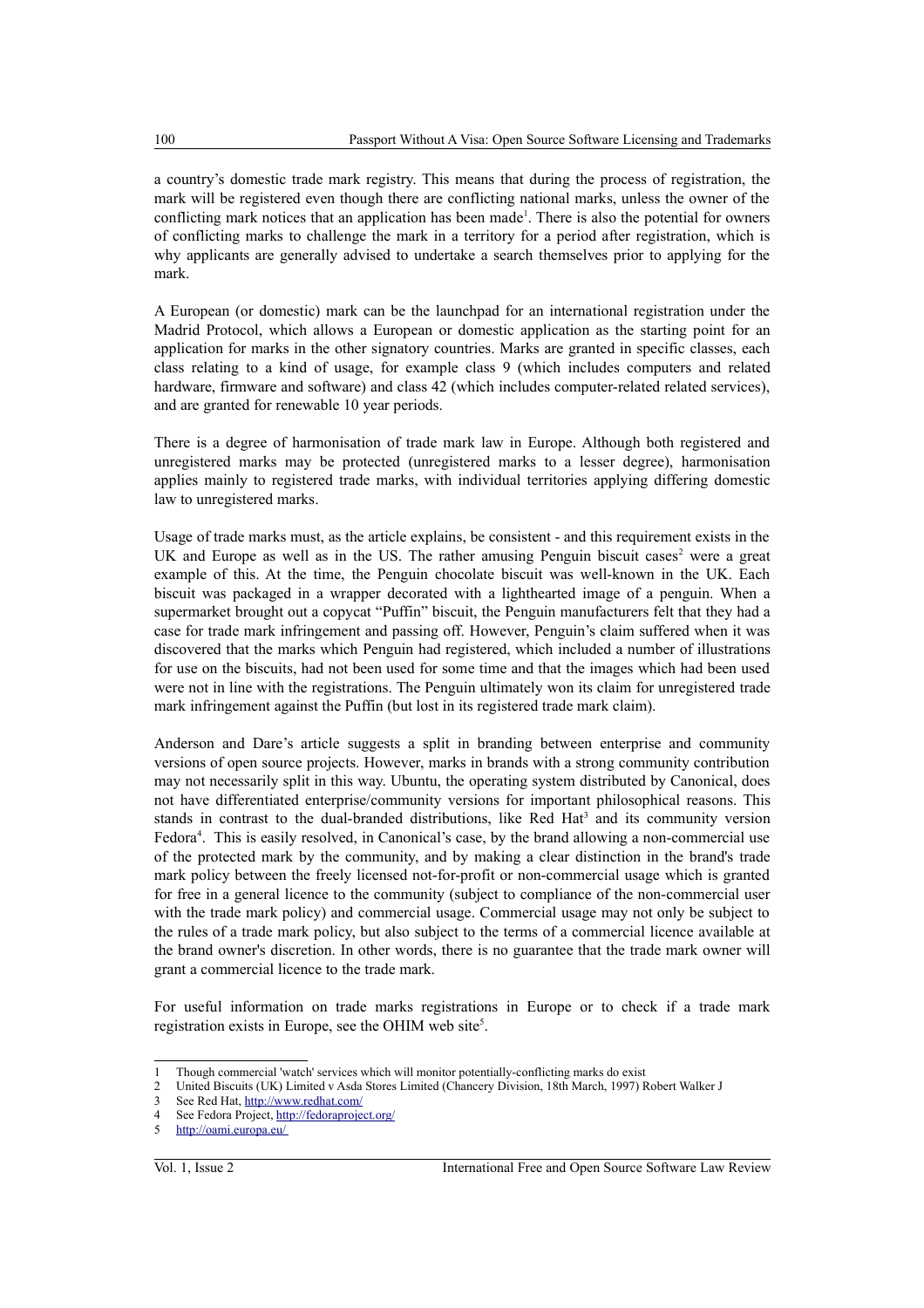#### $\ast$

## **Introduction**

Before we dive further into our topic, a few definitions and some historical background are in order. Although it comes from earlier roots, the free software movement got its start in the early 1980s. This movement had the goal of breaking the traditional business mould of proprietary (and often expensive) software. Modifying software requires access to its source code (as opposed to the non-modifiable, executable binary code, which is also sometimes called object code). Because proponents of free software developed licenses that would allow unrestricted sharing of the source code, the term "open source" was coined. Another term often used with certain kinds of open source licenses is "copyleft," which is a licensing concept developed by the Free Software Foundation in a popular open source license, the GNU Public License (GPL). It is defined on the GNU.org website: "Copyleft is a general method for making a program or other work free, and requiring all modified and extended versions of the program to be free as well. Copyleft says that anyone who redistributes the software, with or without changes, must pass along the freedom to further copy and change it."

Today 'F/OSS' is an inclusive term generally synonymous with both free software and open source software which describe similar development models, but with slightly differing cultures and philosophies. 'Free Software' focuses on the philosophical freedoms it gives to users, and "open source" – a superset of Free Software – focuses on the perceived strengths of its peer-to-peer development model achieved by making the source code open to foster improvement, modification, and use. Although there may still be significant philosophical distinctions between the two views, 'F/OSS' can generally be used to refer to both and for the purposes of this paper we will refer to the Free Software and Open Source Software communities as 'F/OSS'.

Licensing plays a critical role in the open source community as it is the operative tool to convey rights and redistribution conditions. The F/OSS licenses have focused primarily on copyright and patent rights, which directly protect the underlying "bits" of code - the software itself. Addressing the third pillar of intellectual property rights  $-$  trademarks<sup> $6$ </sup>  $-$  at all in F/OSS licenses is a relatively recent trend, and none of the open source licenses grant trademark rights. It was logical to start with copyright and patents, because trademark law protects the name and logos or other branding elements that are applied to the underlying code, but not the code itself. As open source software has become widely adopted among consumers and now generates significant revenues for some companies, the need to understand trademark law and to develop licensing and other conventions for managing trademarks is increasingly evident in the community.

At the time of this writing, a non-profit group called the Open Source Initiative (OSI) lists 65 active open source licenses that it has approved. OSI approval is one pathway to acceptance of a license, and the code distributed according to its terms, by a large proportion of the F/OSS community. Of these approved licenses, 19 are completely silent on trademarks. Another 19 prohibit use of names or trademarks in endorsements, advertising or publicity. Twenty six explicitly exclude a grant of trademark rights, and a few more prohibit specific uses of a name or mark. In addition to the license text, open source publishers commonly include statements separate from the license indicating that trademark rights are not provided. In some cases, developers may also include the trademark and logo files in different directories with alternative headers to convey that the open source license terms do not apply. All of these efforts are focused at excluding

<span id="page-2-0"></span>The fourth pillar, trade secret protection, is largely irrelevant in open source development.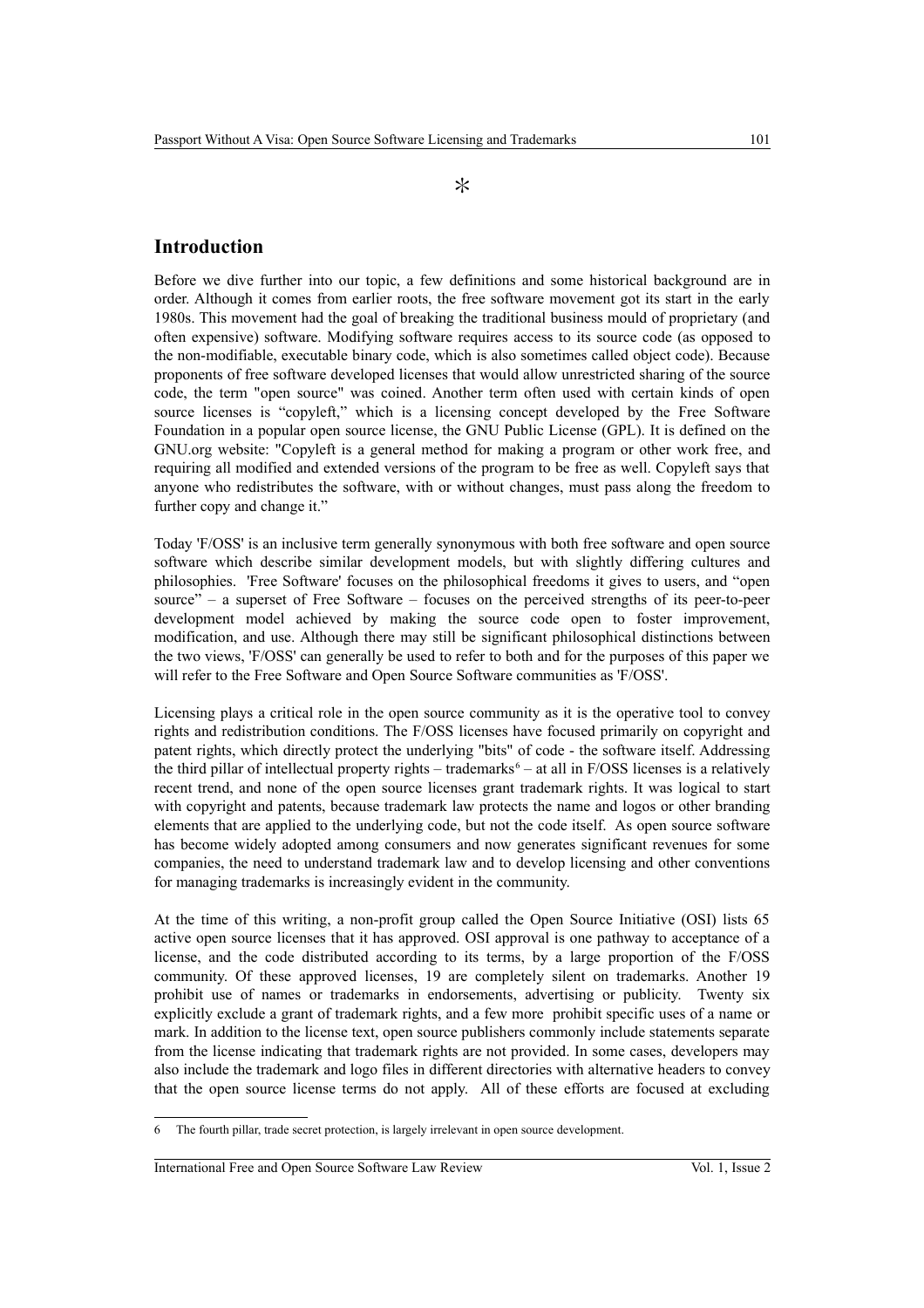trademark usage by others. Only one of the open source licenses mentions that a trademark license is available separately from the project owner.

One of the most prominent and long-awaited recent developments in open source licensing was the publication of GPL version 3 in 2007. The GPLv3 license states:

> "Notwithstanding any other provision of this License, for material you add to a covered work, you may (if authorized by the copyright holders of that material) supplement the terms of this License with terms: ...Declining to grant rights under trademark law for use of some trade names, trademarks, or service marks...."

The GPLv3 reference to a clarifying statement on trademarks recognizes the growing importance of explicit trademark terms, and also reflects acceptance by a significant proportion of the community that trademarks are not an inextricably linked part of the software they have licensed.

Taking a step further, a recently OSI-approved license, the Common Public Attribution License, includes no trademark license or permission, but does require the licensee to acknowledge the trademark owner's rights:

> "You acknowledge that all trademarks, service marks and/or trade names contained within the Attribution Information distributed with the Covered Code are the exclusive property of their owners and may only be used with the permission of their owners, or under circumstances otherwise permitted by law or as expressly set out in this License."

Acknowledgment of ownership is nearly always included in a trademark license.

The trademark problem that arises in F/OSS is that anyone can modify, release, and distribute the code under the F/OSS license and, despite the exclusionary language in some licenses, there's an expectation that the project name – often the brand – can be used by the developers. What does this mean in terms of trademark law? Trademarks identify origin, and origin operates as a proxy for a level of quality that users expect. In this sense, quality could be excellent or poor, but consistent with the user's expectation. So in this context, can anyone modify the code and then use the trademark on the modified code? Is the source or origin of the code still the same? Is it licensed? How do developers show endorsement or relationship to the project? Ultimately, are consumers obtaining the protections and indicators of the source they deserve? This presents interesting challenges for trademarks and F/OSS projects. It also suggests that new notions of trademark law may be required to reflect dramatically different creation practices for goods that were not foreseen when the body of U.S. trademark law was last overhauled in 1946 by the Lanham Act.<sup>[8](#page-3-1)</sup> Looking more closely at the legal structure around trademarks makes it clear why this is true.

## **Trademark 101**

A trademark is most often a name or logo (but can also be a sound, color, smell, design or other device) that identifies the source of a product or service. You can immediately see the conundrum – what does it mean to identify source (for clarity, we'll say origin) of software in the open source world? The point of using an open source license is to allow the underlying software to be modified and redistributed, possibly through many generations of modification and distribution. If

<span id="page-3-0"></span><sup>7</sup> The GNU Project, "The GNU General Public License" version 3, at s7 (e). Available at:

<http://www.gnu.org/licenses/gpl.html>

<span id="page-3-1"></span>See http://en.wikipedia.org/wiki/Lanham\_Act#History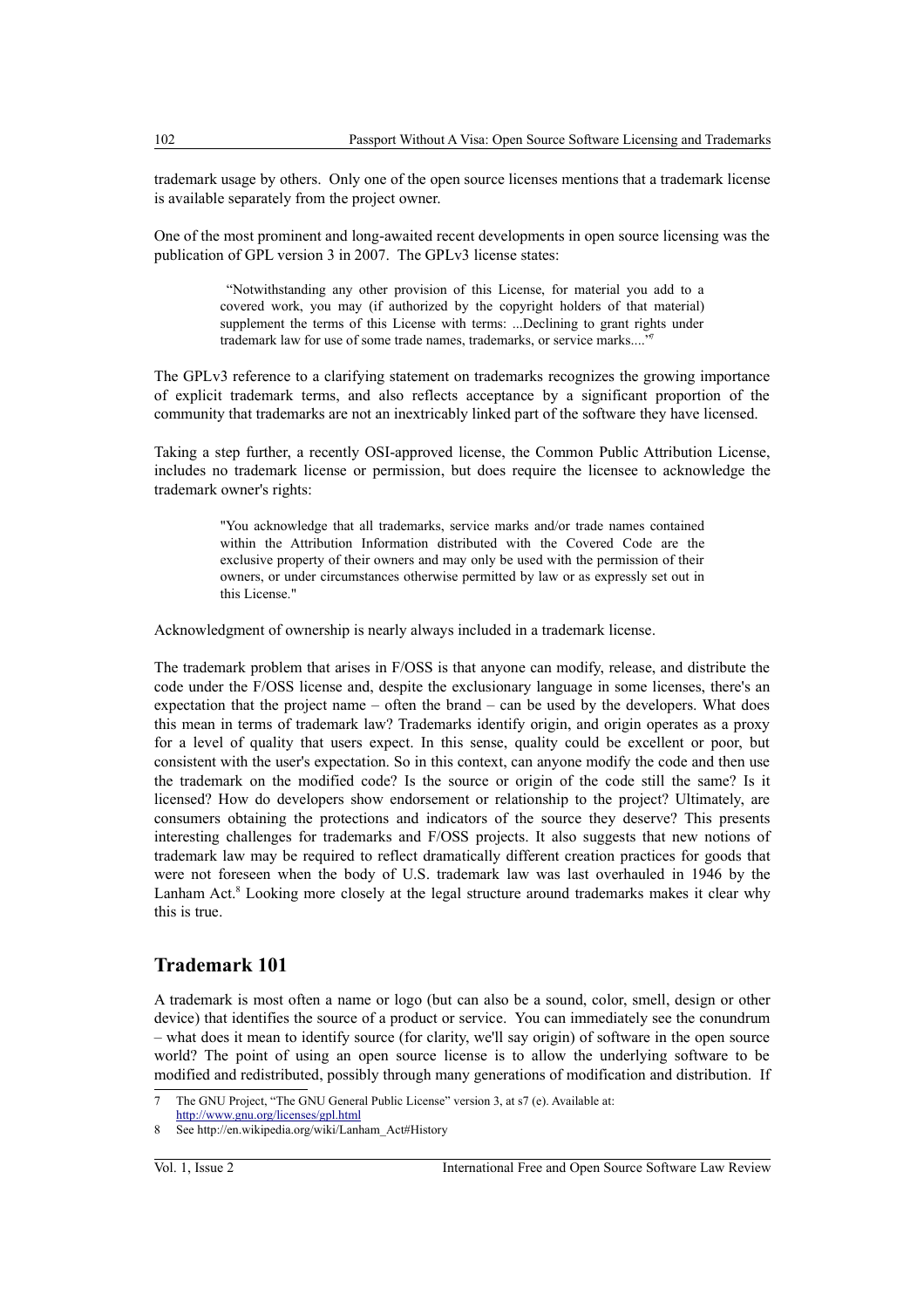you start with a piece of software named Pure, after one modification, is the resulting software still Pure? More over, would users still consider it "Pure" - no doubt it would depend on the modifications.

Trademarks as IP differ from copyright and patent rights in important ways. Both copyright and patent provide the author/inventor with a monopoly (or right to exclude others in the case of patents) for a limited number of years, for the purpose of recouping the investment of time and resources in developing the work or invention. This policy is founded in Article III, Section 8 of the U.S. Constitution. By contrast, trademarks can last forever, as long as the relevant customers recognize the mark as identifying the source of products (including non-commercial items, like open source software) or services. Instead of repaying an inventor's "sweat of the brow," the principle underlying trademark law is consumer protection. The goal is to prevent customers from confusion about the origin of products or services.

By identifying source (or origin), trademarks tell you with whom you are dealing. They also symbolize specific qualities a product or service will have. Trademarks are the legal rights underlying brands, and these qualities form the user's brand experience. For example, when you see the name Cheerios, you (and toddlers and their parents all over the world) expect a particular oat-based, O-shaped cereal, with consistent flavor, freshness and crunch every time. You may or may not recall the name General Mills, the company that is the source of the cereal, but you know that one entity should be working to ensure you have a consistent brand experience. And if you don't get the flavor, freshness or O-shaped cereal you are expecting, General Mills will do something about it, possibly through coupons, a refund or a replacement box of cereal. That's the brand promise that General Mills makes to its customers and the trust relationship built between them, symbolized by the Cheerios name and logo.<sup>[9](#page-4-0)</sup>

Source matters in the open source realm too. In open source products the unique features (both included and excluded), functionality, interfaces, security, architecture, and performance collectively create an identifiable user experience that consumers associate with a source or project. This expectation is the "quality" consumers use to inform their selection decisions and is of paramount importance. On a popular community website, Bill Burke, then JBoss' chief architect, listed trademarks as one of the most important considerations for any open-source business. Why? Because being the source of code arguably matters more than source code in an open-source business. The code is easily replicated, as it is open, but the trust associated with source (or origin) is not replicable. Trademarks are all about source. Who is the source of a given product or service? Even if the source isn"t known, a trademark represents to the user that the goods or services come from the same source, and in the case of F/OSS projects, a collection of like minded developers.

# **Trademark Licensing and Quality Control**

The relationship between trademarks and quality is reflected in the law around trademark licensing. The trademark owner must maintain a meaningful opportunity to control the quality of any product bearing the trademark, even if the trademark owner licenses others to design, manufacture or modify the product and affix the trademark owner's brand. The legal test is not whether the quality is high or low – it is whether the trademark owner exercises control to ensure that quality is consistent.

International Free and Open Source Software Law Review Vol. 1, Issue 2

<span id="page-4-0"></span><sup>9</sup> Although Cheerios started as a US brand, it is now available worldwide. In China, General Mills distributes the cereal through a joint venture and we understand the formulation is sweeter than the US original to please local palates. Nevertheless, it is General Mills of Golden Valley Minnesota that is responsible for the quality worldwide.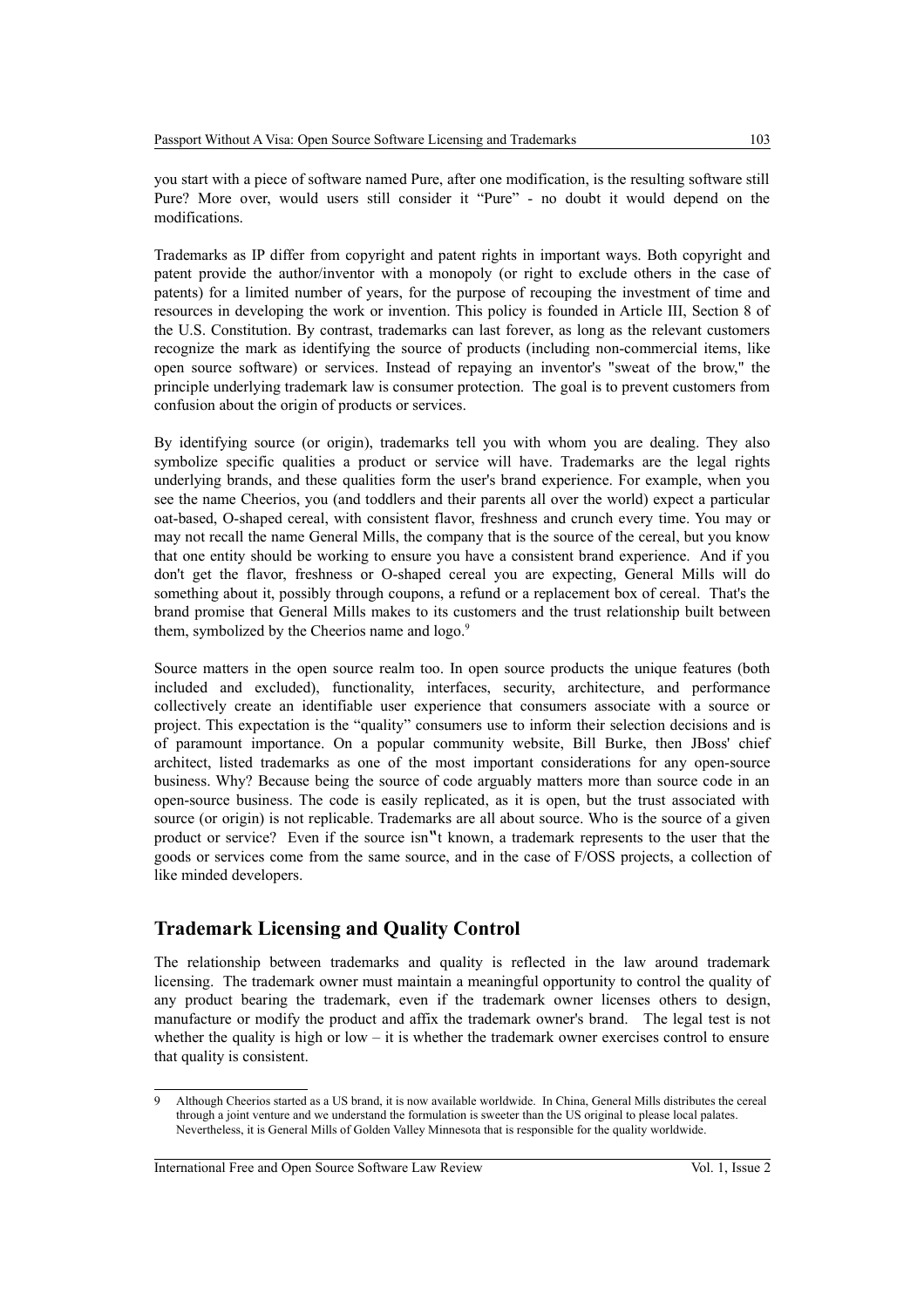A 2002 case involving California wine shows how the absence of control – called "naked licensing" – plays out in the US courts. Barcamerica Int'l USA Trust v. Tyfield Importers et al., 2002 WL 850825 (9th Cir. 2002). Barcamerica held a US registration for the mark DA VINCI for wine. An Italian wine maker, Cantine Da Vinci, sought to cancel Barcamerica's US mark, alleging that Barcamerica no longer used the DA VINCI mark. Barcamerica alleged that it was using the mark through its licensee, the Renaissance wine company. Under the terms of the license, Renaissance's use of the DA VINCI mark would "inure" to the benefit of Barcamerica - meaning that Renaissance's use would be legally equivalent to use by Barcamerica.

The court held the license was no longer valid, however, because Barcamerica was not exercising quality control. Two factors weighed against Barcamerica: (1) Barcamerica did not directly test or sample the wine; and (2) the individual winemaker employed by Renaissance to make the DA VINCI brand wine, Karl Werner, had passed away, so that Barcamerica could no longer rely on his skill and reputation to guarantee the consistent quality of the wine. As a result, the court found that the license was no longer valid, Renaissance's use of the DA VINCI mark could not be attributed to Barcamerica, and because Barcamerica was no longer using the mark itself or through a licensee under a valid license, it had abandoned its mark.

# **The Trademark Model for Standards Organizations Doesn't Fit Open Source Projects**

Trademark law and licensing principles usually work well for standards bodies, such as The Open Group, which licenses the UNIX brand, or the Blu-Ray Disc Association, which licenses the Blu-Ray technology brand. Standards bodies form because some members of an industry perceive a common need to establish (1) a technology standard, (2) a means of communicating which products implement the technology (often through a trademark or logo), and (3) a set of tests or other criteria for determining whether the technology standard is implemented properly (quality control).

Most F/OSS projects do not follow the standards model, so trademark licensing requirements are not a natural fit. For example, many open source developers are interested in solving a particular problem - how can I create this functionality in a smaller footprint? How can I add better security? How can I make this more scalable? Choosing an open source license and administering a community take some time away from the development effort, but the resulting contributions and bug fixes make the software better faster, furthering the original goal. But that may not extend into the need to standardize. The project may fill a particular niche in its industry without the need to harmonize with parallel or complementary efforts. The developers may not want to spend time developing compliance tests, and there may be no market need for testing or a compliance brand. The developers of these open source projects may be content to give their software an "etymologically interesting" name.<sup>[10](#page-5-0)</sup> The requirements of trademark law may feel bolted on and unnecessary.

On the surface, it may seem that the very nature of a F/OSS project precludes actual control in the most literal sense. F/OSS projects do create voluntary and mutually agreed protocols for developing code released under their respective marks. These methods, although they do not come from a single point of control in the conventional trademark law sense, do constitute quality

<span id="page-5-0"></span><sup>10</sup> We are indebted to Simon Phipps, Chief Open Source Officer of Sun Microsystems, for this phrase and concept. A classic example of this is the name of the "Apache" open source project, which derives from an early description, "a patchy server."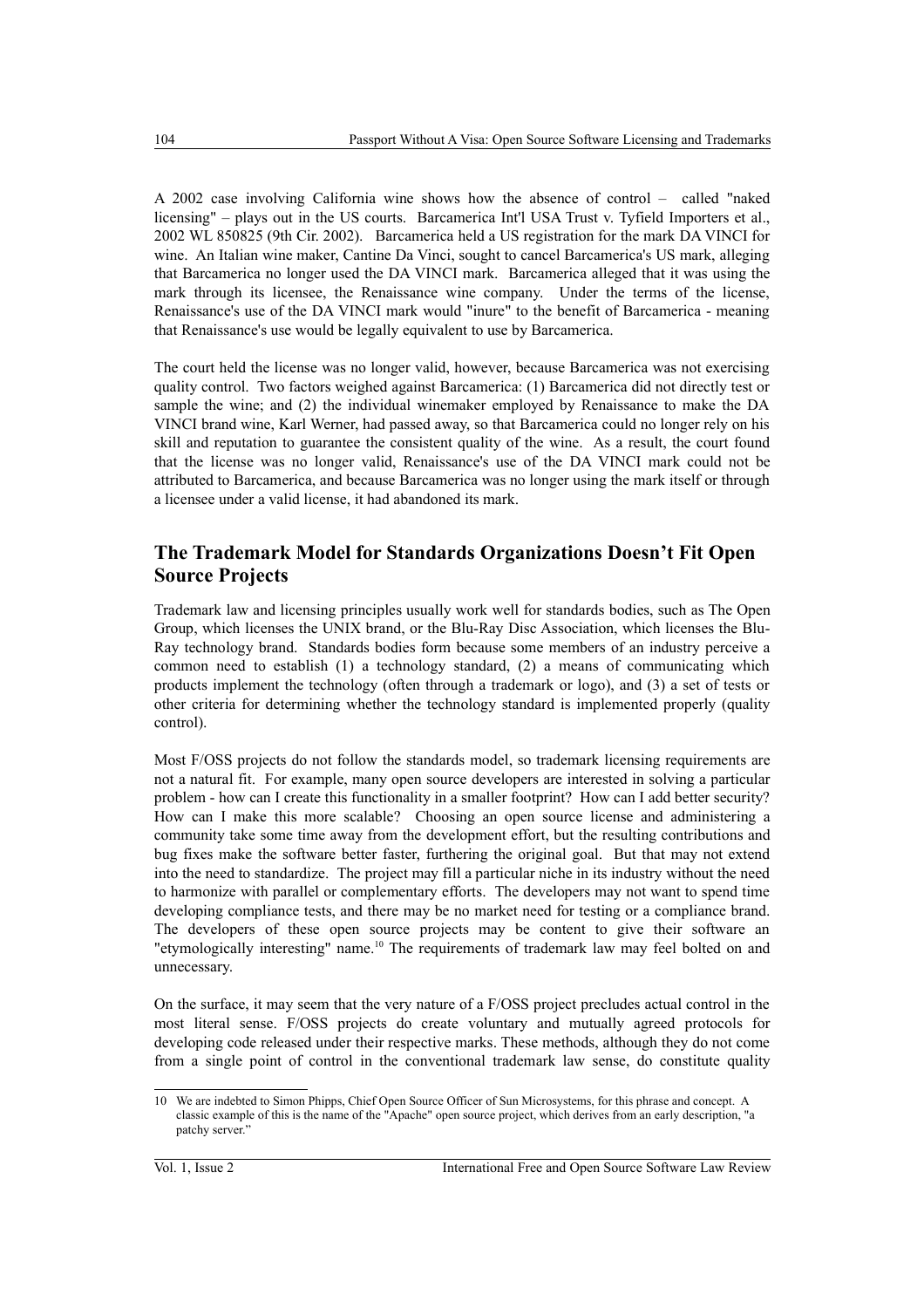control in the real world and could, at least in theory, be formalized into a trademark license requirement.

Another key reason traditional trademark licensing is not more widely practiced in the open source community in contrast to a standards body is the absence of a central authority. The organizational structure of a F/OSS project can fall anywhere on the spectrum from a completely informal arrangement among a few individuals to a publicly traded corporation, with most falling in between. It is common for larger, sustaining projects to have a formal charter and governing board. Smaller projects may not have a formalized legal entity (such as a corporation or foundation) that serves as the owner of the intellectual property in the project. This raises two challenges on the trademark front. First, most jurisdictions do not allow joint ownership of registered trademarks, and the legal owner of the mark must be the entity to license it. Second, an organizational control point or (distributed mechanism) is needed to establish the appropriate level of quality that is consistent with the core values and goals of the project, as well as appropriate quality control mechanisms.

# **Implied Licenses**

One of the primal questions about trademarks in F/OSS projects is, absent a clause excluding a trademark grant, "Do the open source software licenses imply a trademark license?"[11](#page-6-0) A concern underlying this question is whether the hypothetically implied trademark license would be viewed as a "naked license" that would in turn cause the owner to lose its rights in the mark. Given the large proportion of OSI-approved licenses that are either silent on trademarks, or prohibit only endorsement, advertising or other specific behaviors, and the number of software offerings that may be distributed under these licenses, the impact of an implied license would be far-reaching. With the caution that this has not been tested by the courts, the answer should be a clear "no". First, open source licenses are source code licenses that permit copying, modification and redistribution of the software code based on copyright law. Some also grant a license to or promise non-assertion of patent rights, and some are "copyleft". All of these features relate to the work itself. Although rights to the use, modification and redistribution of the code are granted under the F/OSS licenses, trademark rights are not provided inherently and often are expressly excluded as a point of clarification.

The trademark problem that arises in the F/OSS setting is that anyone can modify, release, and distribute the code under the F/OSS license. Thus, the origin of the modified code is no longer consistent or known. Consequently, implying a trademark license to a work that is modified by someone other than the original developers does not make sense.

Implying a trademark license would also conflict with the main purpose of trademark law: consumer protection. In open source development, the customer could be a developer who plans to make more modifications or an end user that will deploy the software. Both need an easy way to distinguish whether the software is coming from the original contributors or if it has been modified by someone else.

The US courts have generally resisted opportunities to imply a trademark license. They will look for proof that permission was given to use the mark and for an exercise of reasonable quality control.[12](#page-6-1) A trademark owner, absent a licensing arrangement, would rarely have any opportunity

International Free and Open Source Software Law Review Vol. 1, Issue 2

<span id="page-6-0"></span><sup>11</sup> The courts have also had few opportunities to review open source software licenses. Recently in the U.S., the August 2008 Jacobsen v. Katzer decision by the Court of Appeals for the Federal Circuit upheld enforcement of the copyright restrictions of an open source license.

<span id="page-6-1"></span><sup>12</sup> Trademark Licensing, Neil J. Wilkof & Daniel Burkitt, Section 11-23 p. 252.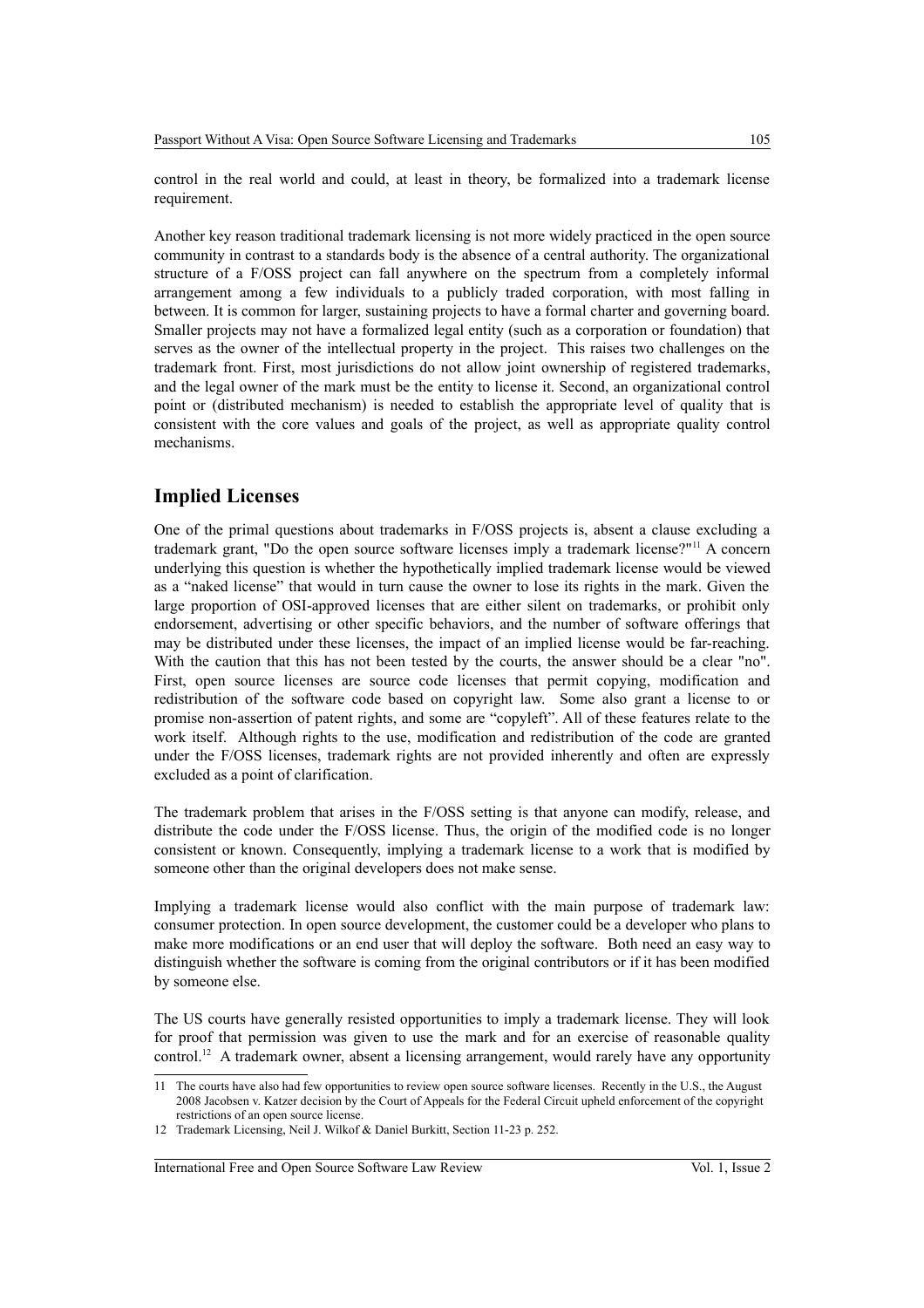to strictly control the quality of software being modified and distributed under an open source license.

# **Passport without a Visa - Challenges in the Community Context**

An open source license is like a passport without a visa. The software can move freely under the copyright license to the source code (the passport), but the trademarks are subject to more limitations and may not be able to cross some borders without additional licensing (the visa). The analogy is apt in many ways. To an ardent traveler, the need for a visa is an inconvenient restriction and unwelcome formality. Although the internet (fueled in part by open source software) has made the world smaller, trademark law is still firmly rooted in a territorial past.<sup>[13](#page-7-0)</sup>

As an attorney counseling on open source software issues, in addition to knowing these basics of trademark law and how these legal principles apply in the open source realm, you will also want to understand the open source community your client company may be engaging, and some of the concerns the community may have about trademarks and licensing.

First is a lack of clarity about when a trademark license is needed, and what use of the trademark is permissible without one. A license is needed for use of a trademark in a company name, product name or service name, or whenever a name or logo<sup>[14](#page-7-1)</sup> is "affixed" to a product or service. In practice, this means that in the absence of a trademark license, a source code licensee should not use the name of the source code base as the name of her or his own software distributions, or use any logos associated with the source code F/OSS project teams may inadvertently create some confusion in their community by including the name and especially splash-screen or logo files in the code base they make available under a source license.

This is how that potential confusion may play out. When multiple developers legitimately exercise their rights under the F/OSS license, each making their own changes to the code base as they deem appropriate, and each using the same project name for the release, what then does the name convey to the user? It may certainly convey that the code derives from a collection of contributions that form a project, however, any of those developers may have included code and/or features that are inconsistent with the project values, code that introduces security vulnerabilities, or that adopts an architecture that conflicts with the norms of the project. In this case, use of the project name ceases to operate as a trademark because the consumer no longer knows the derivation of the product, nor can the consumer reasonably expect the brand to continue to operate as a symbol of consistent quality because the trust is gone.

A second concern is quality control. The quality control requirement is one of the most likely to create disagreement because it is has no parallel in the more familiar copyright or patent law. Mozilla and Debian disagreed over what code would be included in the "Firefox" branded web browser (in trademark terms the quality control standard). Debian wanted to make unrestricted modifications to the Firefox code base and then continue to distribute under the Firefox name and logo. Mozilla objected to unrestricted modifications of the code without community review in the branded release. Debian ultimately distributed a new browser based on the Firefox code base, but

<span id="page-7-0"></span><sup>13</sup> Approximately 184 different jurisdictions offer trademark registration, and with a few exceptions, including the U.S., where rights are based on first use rather than first registration, rights are only protected in countries where a mark is registered.

<span id="page-7-1"></span><sup>14</sup> Under US law, any use of a logo requires some form of a license or permission, while the European Directive offers more latitude.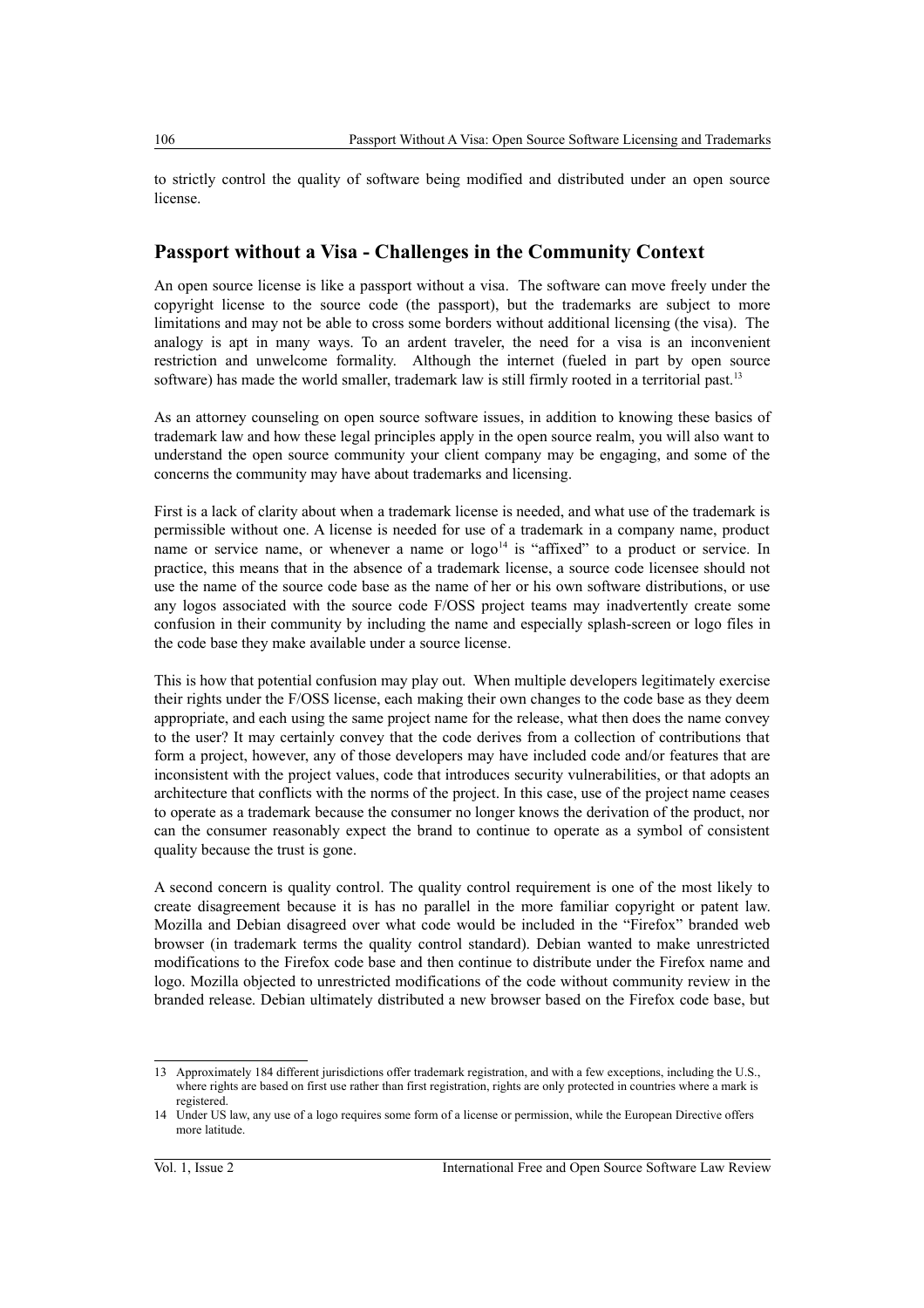branded it "Iceweasel".<sup>[15](#page-8-0)</sup> This is often called forking<sup>[16](#page-8-1)</sup> which results in two similar but distinct code bases. The lack of compatibility between the two code bases can create real problems.

Because of the quality control requirement, and because F/OSS licenses permit free modification of the underlying software, trademarks are an important tool for guaranteeing compatibility.

Conversely, developers may modify the project code base in ways completely consistent with both the project values and the developer"s use case. Here, use of the brand conceptually should work as a trademark because it fundamentally serves the purpose of trademark law – consumer protection – but under conventional trademark jurisprudence it may fail the test for quality control.

Newcomer status for trademarks is a third major hurdle in protecting trademarks in the F/OSS arena. The Software Freedom Law Center<sup>[17](#page-8-2)</sup> (SFLC) and other non-profit groups counsel in this area, but independent resources like these are few and not widely known.

Many F/OSS community members have copyright and patent licensing expertise (despite the ubiquitous disclaimer, "IANAL" for I Am Not A Lawyer in their communications), but trademark is often outside the comfort zone. Moreover, the contours of the intersection of trademark and copyright are not well defined even for skilled practitioners.

Fourth, community members or open source governing board members may feel a strong affinity for, or even outright legal ownership of, a brand that may be legally owned by another entity involved in the project. A range of traditional and creative approaches can be used to manage disagreements about ownership and licensing, but you may want to consider developing a trademark or logo for community usage, to provide an outlet for community sentiment.

A fifth challenge is the F/OSS culture of transparency. Our legal training and experience often predispose us to prefer confidential settings. Just as the development of the F/OSS software is public and collaborative, most F/OSS communities will have a strong preference to conduct traditionally confidential discussions about proposed trademark licensing terms and opportunities and appropriate quality control (and also trademark enforcement) in an "open kimono," public forum.

None of these challenges is insurmountable, nor is the lack of well-established F/OSS trademark licensing term and conditions. More members of the F/OSS community are actively discussing and working through trademark issues than ever before, and the collaborative nature of the community helps new knowledge and best practices travel quickly and globally.

# **Best Practices**

The following best practices can address some of the challenges presented by trademark and open source development:

• Adopt both a brand name for official releases from the project and a separate community project name that may shows affiliation, but not constitute use of the original trademark.

<span id="page-8-0"></span><sup>15</sup> As of December 18, 2008, the Wikipedia article is generally accurate, see<http://en.wikipedia.org/wiki/Iceweasel>

<span id="page-8-1"></span><sup>16</sup> Forking occurs when a developer or group takes the source code of a project and starts a parallel, independent development project (of course, modifying the code is permitted under the open source license). If the second project, the fork, does not adopt a new name, forking can cause significant confusion about the origins of the respective projects

<span id="page-8-2"></span><sup>17</sup> SFLC offers a legal issues primer for open source projects on its website, including a section on trademarks.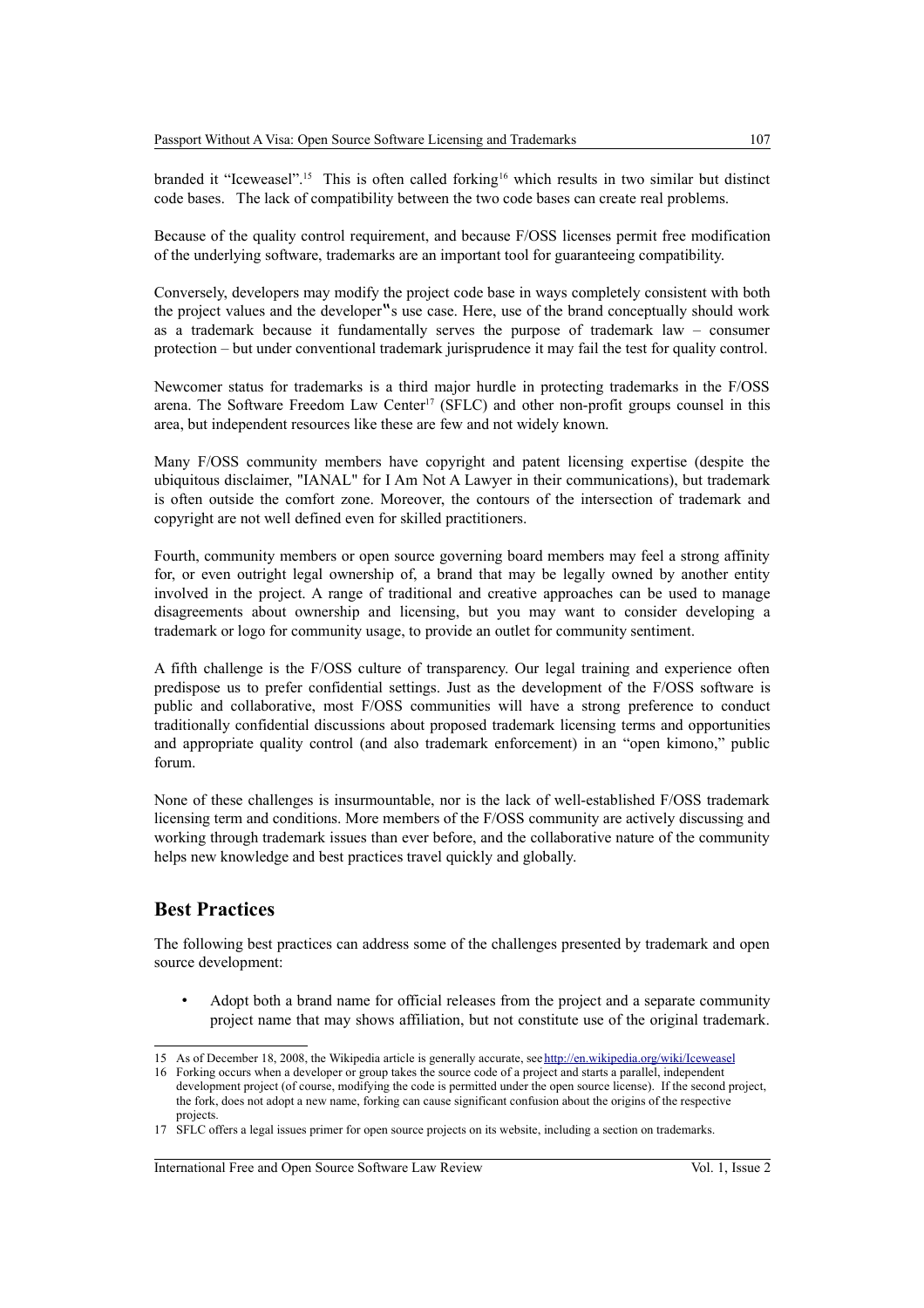Examples include Red Hat & Fedora, Google Chrome and Chromium.

- In your software distributions and repositories, consider distributing logos, and possibly other design elements, splash screens and icons, if any, in one or more separate files. (The licensing terms may need to be different.) This is easier and more efficient than including them and requiring your downstream developers to spot potential problems and strip them out later.
- Consider adding a section to any open source license identifying your trademarks and stating that no license is granted.
- If a new license section isn't appropriate, consider adding a trademark notice such as the OpenJDK Trademark Notice.
- Publish a set of trademark guidelines on your community site. The Software Freedom Law Center includes a proposed set in its Legal Primer.
- Consider logo programs that your community can use with minimal administration e.g., OpenSolaris fan buttons; or consider a mascot or logo that is designed for virtually unlimited community use (Sun open-sourced Duke using the BSD license).
- Consider the most transparent options for communicating with your community members about trademark use and misuse; involve community advocates and evangelists rather than using legal alone.
- We always recommend checking with independent counsel to make sure any trademarks, logos and other elements are legally available for your proposed use.

# **Conclusion**

Because of their powerful role as source identifiers and their ability to guarantee compatibility, trademarks are a valuable asset for open source communities. The community is moving, albeit slowly, in a direction that we hope will lead to the successful development of standard trademark licensing terms and conditions, and possibly even an OSI-approved trademark license. A standard license along with more informational resources around trademarks would have clear benefits to all of the diverse stakeholders in the open source community.

# **About the authors**

*Tiki Dare is the Director of Trademarks & Marketing at Sun Microsystems, Inc. She is responsible for protection of Sun's trademark portfolio worldwide and she supports Sun's corporate and brand marketing. Sun's core brands include the Java technology platform, the Solaris Operating System, the MySQL database management system, Sun StorageTek storage solutions and the UltraSPARC processor. Her expertise includes advertising, intellectual property and competition law. Tiki has been with Sun since September 1997. She holds a B.A. from Dartmouth College and a J.D. and M.A. in the Humanities from Duke University. She is currently a member of the Board of Directors on the International Trademark Association.*

*Harvey Anderson has counseled internet, technology, and consumer goods clients in complex commercial transactions, as well as financial, corporate, litigation, and intellectual property matters for the past 16 years. He is currently Vice President Business Affairs and General Counsel of the Mozilla Corporation, distributor of the Firefox browser used by 200M people worldwide. He has led M&A activities for public and private companies, successfully directed significant patent litigation matters, set industry wide licensing standards, and created valuable IP portfolios. Prior to Mozilla, he served as SVP Corporate Affairs and General Counsel for Seven Networks, a*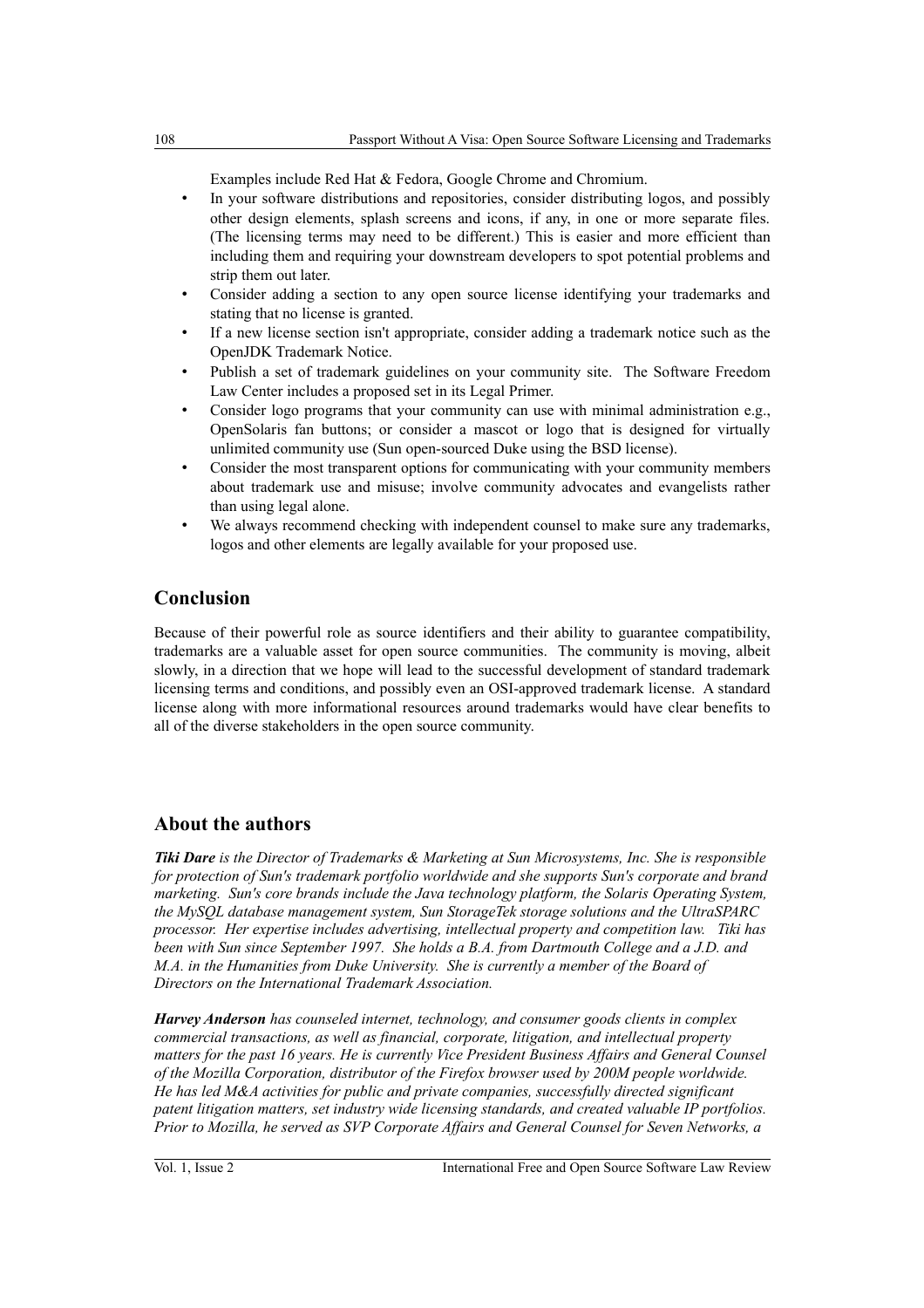*software company providing white label mobile email solutions to wireless carriers worldwide. Previously he was COO and General Counsel for Flywheel Communications, Inc. and Medscape (MSCP). At Medscape, a provider of electronic medical records, he led the company*"*s filing and registration activities resulting in a successful IPO and the launch of one of the first consumer personal health records. Prior to Medscape, he served as Assistant General Counsel for Netscape Communications Corp (NSCP). At Seven Networks, he managed the company*"*s legal and corporate affairs activities, including corporate and commercial transactions, licensing, finance, and patent litigation activities. As Assistant General Counsel of Netscape Communications, he directed technology licensing, intellectual property development and litigation, and other complex sales and corporate transactions. Prior to Netscape, his practice at McCutchen Doyle Brown & Enersen and Limbic & Limbach focused on intellectual property litigation. He has a J.D. from the University of San Francisco, a B.S. in engineering from Marquette University, and is a member of the United States patent bar.*